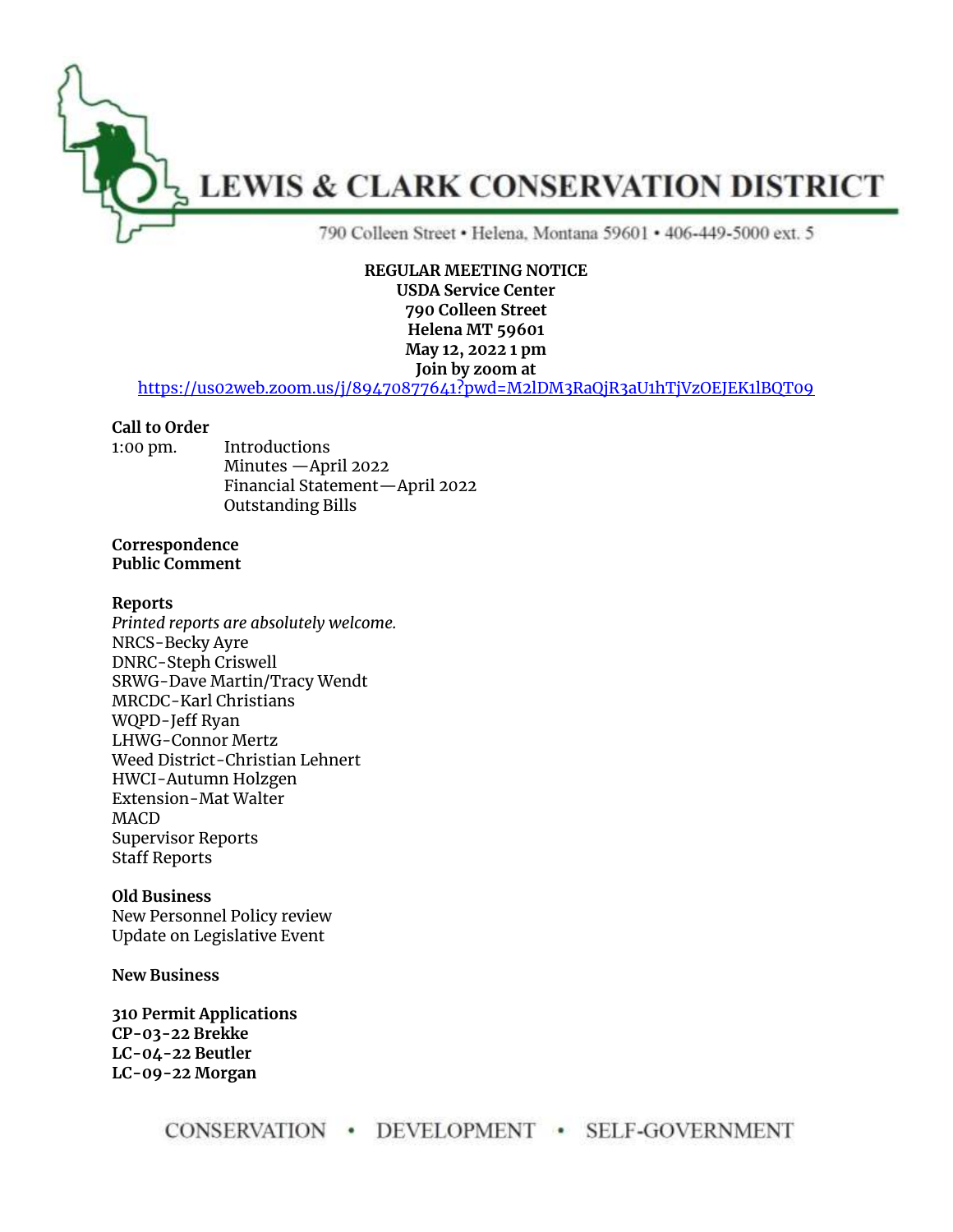## **LC-10-22 Nistler**

## **LC-12-22 Spring Creek Landowners**

\*\*Please note that some of these applications may not be acted upon due to need for inspections or other information.

# **Other Business**

Future plans? Appraisal-Evans

# **Calendar of upcoming events**

**Upcoming Events & meetings**

May 17-Lincoln school on May 17<sup>th</sup> to do a day of presentations (to each class from 7<sup>th</sup> to 12<sup>th</sup>) with the Rolling Rivers trailer. May 18-CD Roundtable 10 am May 19-Stream Permitting workshop-Helena all day May 20-EVMS What's in Your Watershed Day May 24th-CDOWG meeting at 10 am May 25th-MACD Education Committee June 9th-Local Work Group meeting-Augusta 11 am June 9<sup>th</sup>-LCCD Board meeting-Augusta 1pm June 11th-Rain Barrel Workshop June 14th-Eat, Learn, Grow-Kleffner Ranch June 14-16-MACD Spring Board meeting, Helena June20-26-Pollinator Week June 23-1 st Virtual Leadership Training for CDs noon June 23-RRT Summer Education Walk-4 pm June 29-Area 6 Employee meeting June 30-DOA report due

# **Announcements**

**Next meeting**—June 9, 2022 Augusta Community Center, 1 pm, preceded by a Local Working Group Meeting from 11 am to noon.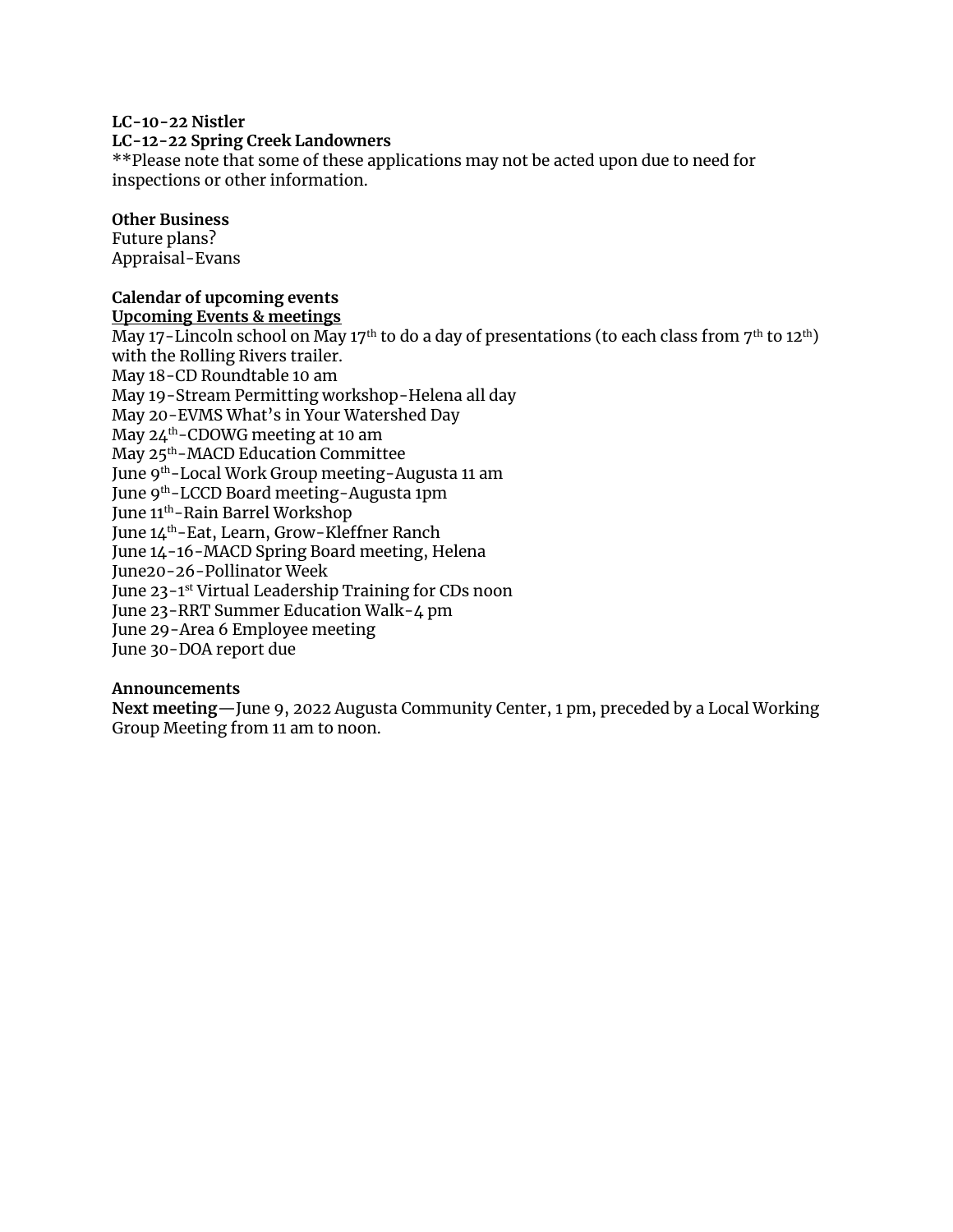# **Lewis & Clark Conservation District 05/09/22 Month End Financial Statement**

**As of April 30, 2022**

| Type                         | Date                                        | Num  | <b>Name</b>                | Memo                                 | Amount       | <b>Balance</b> |
|------------------------------|---------------------------------------------|------|----------------------------|--------------------------------------|--------------|----------------|
|                              | 101000 Valley Bank - Checking               |      |                            |                                      |              | 11,563.27      |
| Check                        | 04/01/2022                                  | ACH  | <b>MPERA</b>               | PERS Pymt                            | $-665.11$    | 10,898.16      |
| Deposit                      | 04/04/2022                                  |      |                            | Deposit                              | 150.00       | 11,048.16      |
| Check                        | 04/04/2022                                  | ACH  | First Bankcard             | Acct#4418229225053134                | $-381.30$    | 10,666.86      |
| General Journal              | 04/08/2022                                  | 41   |                            | Valley Bank - Checking               | $-4,843.93$  | 5,822.93       |
| Transfer                     | 04/11/2022                                  |      |                            | Funds Transfer                       | 10,000.00    | 15,822.93      |
| Check                        | 04/14/2022                                  | 5166 | Web Hosting, Inc.          | Web hosting and email                | $-165.00$    | 15,657.93      |
| Check                        | 04/14/2022                                  | 5167 | <b>Action Print</b>        | 109329                               | $-2,421.45$  | 13,236.48      |
| Check                        | 04/14/2022                                  | 5168 | Montana State Fund         | Policy # 03-138433-2 Payment Invoice | $-47.68$     | 13,188.80      |
| Check                        | 04/14/2022                                  | 5169 | Montana Conservation Corps | Invoice 22X9019-April                | $-3,125.00$  | 10,063.80      |
| Check                        | 04/14/2022                                  | 5170 | KF2 Consulting             | Invoice 0201 03-31-2022              | $-3,750.00$  | 6,313.80       |
| Check                        | 04/14/2022                                  | 5171 | Connor Mertz               | Gas reimbursements                   | $-178.71$    | 6,135.09       |
| Check                        | 04/14/2022                                  | 5172 | Valley Sand and Gravel     | Inv. 281705, 281752, 281807          | $-2,634.25$  | 3,500.84       |
| Check                        | 04/14/2022                                  | 5173 | First Bankcard             | Acct# 4418229225053134               | $-2,757.32$  | 743.52         |
| Transfer                     | 04/14/2022                                  |      |                            | Funds Transfer                       | 10,000.00    | 10,743.52      |
| Check                        | 04/15/2022                                  | ACH  | <b>MPERA</b>               | PERS Pymt                            | $-665.11$    | 10,078.41      |
| Deposit                      | 04/18/2022                                  |      |                            | Deposit                              | 845.57       | 10,923.98      |
| Deposit                      | 04/18/2022                                  |      |                            | Deposit                              | 143.78       | 11,067.76      |
| General Journal              | 04/22/2022                                  | 42   |                            | Valley Bank - Checking               | $-4,713.93$  | 6,353.83       |
| Deposit                      | 04/28/2022                                  |      |                            | Deposit                              | 1,719.98     | 8,073.81       |
| Deposit                      | 04/29/2022                                  |      |                            | Deposit                              | 3,701.80     | 11,775.61      |
| Check                        | 04/29/2022                                  | ACH  | <b>MPERA</b>               | PERS Pymt                            | $-665.11$    | 11,110.50      |
|                              | Total $101000 \cdot$ Valley Bank - Checking |      |                            |                                      | $-452.77$    | 11,110.50      |
| 101001 Valley Bank - Savings |                                             |      |                            |                                      |              | 285,360.22     |
| Transfer                     | 04/11/2022                                  |      |                            | Funds Transfer                       | $-10,000.00$ | 275,360.22     |
| Transfer                     | 04/14/2022                                  |      |                            | Funds Transfer                       | $-10,000.00$ | 265,360.22     |
|                              | Total $101001 \cdot$ Valley Bank - Savings  |      |                            |                                      | $-20,000.00$ | 265,360.22     |
|                              | 101004 · Valley Bank-CD Short Term          |      |                            |                                      |              | 22,242.10      |
|                              | Total 101004 · Valley Bank-CD Short Term    |      |                            |                                      |              | 22,242.10      |
| <b>TOTAL</b>                 |                                             |      |                            |                                      | $-20,452.77$ | 298,712.82     |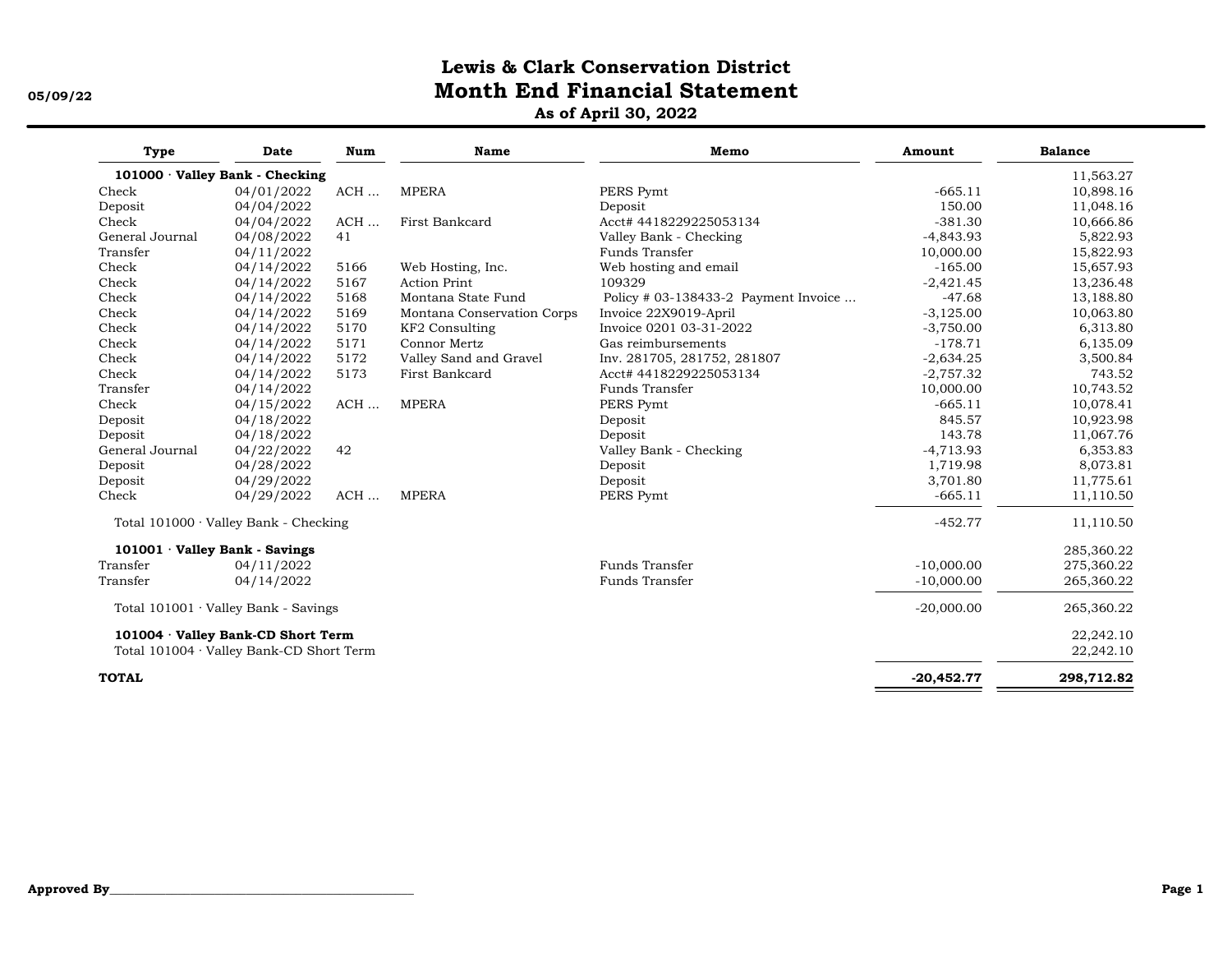Cash Basis January through April 2022

|                                                                             | Jan - Apr 22 | <b>Budget</b> | \$ Over Budget | % of Budget |
|-----------------------------------------------------------------------------|--------------|---------------|----------------|-------------|
| <b>Ordinary Income/Expense</b>                                              |              |               |                |             |
| Income                                                                      |              |               |                |             |
| 310000 Taxes & Assessments                                                  |              |               |                |             |
| 312372 · Permissive Levy for Benefits<br>310000 Taxes & Assessments - Other | 3,978.83     | 14,400.00     | $-10,421.17$   | 27.6%       |
|                                                                             | 41,673.23    | 160,000.00    | $-118,326.77$  | 26.0%       |
| Total 310000 · Taxes & Assessments                                          | 45,652.06    | 174,400.00    | $-128,747.94$  | 26.2%       |
| $334000 \cdot$ State Grants                                                 |              |               |                |             |
| 334010 Grant Admin Fee Collected                                            | 168.26       | 10,000.00     | $-9,831.74$    | 1.7%        |
| 334000 · State Grants - Other                                               | 6,363.54     | 175,000.00    | $-168,636.46$  | 3.6%        |
| Total 334000 · State Grants                                                 | 6,531.80     | 185,000.00    | $-178,468.20$  | 3.5%        |
| $335000 \cdot$ Grants, Other                                                | 1,120.67     | 0.00          | 1,120.67       | 100.0%      |
| 340000 Charges for Goods and Services<br>341700 · Sale of Merchandise       |              |               |                |             |
| 341702 Wildflowers                                                          | 96.00        | 0.00          | 96.00          | 100.0%      |
| 341703 Ownership maps                                                       | 0.00         | 300.00        | $-300.00$      | $0.0\%$     |
|                                                                             |              |               |                |             |
| Total 341700 · Sale of Merchandise                                          | 96.00        | 300.00        | $-204.00$      | 32.0%       |
| 345120 Workshops                                                            | 50.00        | 750.00        | $-700.00$      | 6.7%        |
| Total 340000 · Charges for Goods and Services                               | 146.00       | 1,050.00      | $-904.00$      | 13.9%       |
| $360000 \cdot$ Other Revenue                                                |              |               |                |             |
| 360010 · Income from Investments                                            | 0.00         | 40.00         | $-40.00$       | 0.0%        |
| 362100 Contributions Income                                                 |              |               |                |             |
| 362101 Annual Sponsor                                                       | 1,225.00     | 2,000.00      | $-775.00$      | 61.3%       |
| Total 362100 · Contributions Income                                         | 1,225.00     | 2,000.00      | $-775.00$      | 61.3%       |
| Total 360000 · Other Revenue                                                | 1,225.00     | 2,040.00      | $-815.00$      | 60.0%       |
| <b>Total Income</b>                                                         | 54,675.53    | 362,490.00    | $-307,814.47$  | 15.1%       |
| <b>Gross Profit</b>                                                         | 54,675.53    | 362,490.00    | $-307,814.47$  | 15.1%       |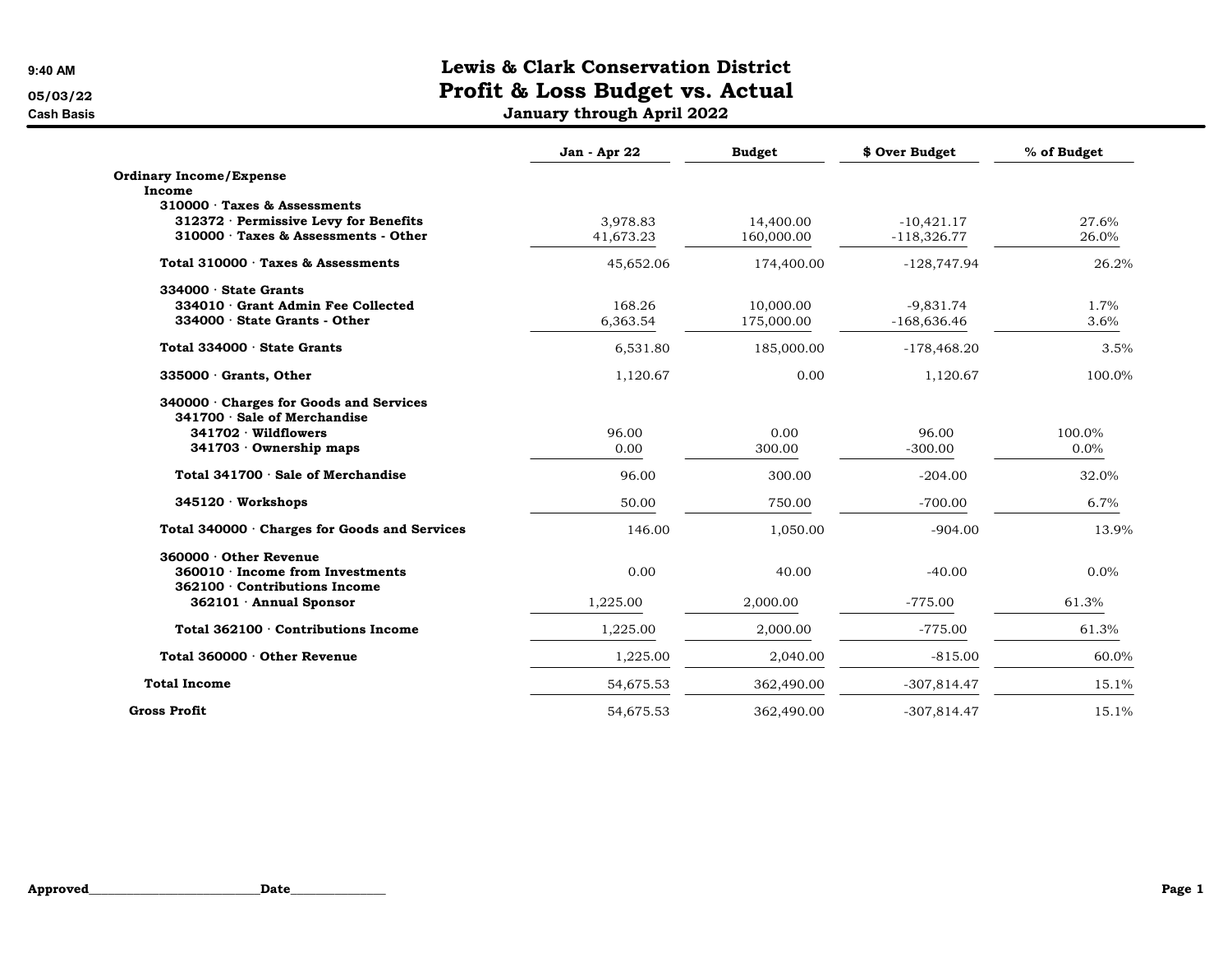Cash Basis January through April 2022

|                                                | Jan - Apr 22 | <b>Budget</b> | \$ Over Budget | % of Budget |
|------------------------------------------------|--------------|---------------|----------------|-------------|
| <b>Expense</b>                                 |              |               |                |             |
| 480000 · Conservation Expenses                 |              |               |                |             |
| 480100 · Payroll Expenses                      |              |               |                |             |
| $480110 \cdot Wages$                           | 31,653.14    | 98,000.00     | -66,346.86     | 32.3%       |
| 480131 · MPERA-Employer                        | 5,937.39     | 8,840.00      | $-2,902.61$    | 67.2%       |
| 480140 · Workers Comp                          | 1,119.14     |               |                |             |
| 480141 · Payroll Taxes                         | 2,883.40     | 9,100.00      | $-6,216.60$    | 31.7%       |
| 480150 · Health Benefits                       | 800.00       | 2,400.00      | $-1,600.00$    | 33.3%       |
| 480151 PML Health Benefits                     | 2,000.00     | 6,000.00      | $-4,000.00$    | 33.3%       |
| 480153 · Health Benefits-Res. Tech.            | 2,800.00     | 8,400.00      | $-5,600.00$    | 33.3%       |
| 480154 · Payroll Prep fees                     | 0.00         | 3,400.00      | $-3,400.00$    | 0.0%        |
| 480100 · Payroll Expenses - Other              | 587.00       | 0.00          | 587.00         | 100.0%      |
| Total 480100 · Payroll Expenses                | 47,780.07    | 136,140.00    | $-88,359.93$   | 35.1%       |
| $480200 \cdot$ Supplies                        |              |               |                |             |
| 480210 Office Supplies                         | 191.80       | 2,000.00      | $-1,808.20$    | 9.6%        |
| $480211 \cdot$ Marketing                       | 337.96       | 1,000.00      | $-662.04$      | 33.8%       |
| 480250 Supplies for Resale                     |              |               |                |             |
| 480251 Ownership Maps                          | 0.00         | 150.00        | $-150.00$      | $0.0\%$     |
| 480252 Wildflower Seed                         | 92.50        | 0.00          | 92.50          | 100.0%      |
| Total 480250 · Supplies for Resale             | 92.50        | 150.00        | $-57.50$       | 61.7%       |
| $480200 \cdot$ Supplies - Other                | 208.29       |               |                |             |
| Total 480200 Supplies                          | 830.55       | 3,150.00      | $-2,319.45$    | 26.4%       |
| 480300 · Purchased Services                    |              |               |                |             |
| $480310 \cdot$ Postage                         | 0.00         | 400.00        | $-400.00$      | $0.0\%$     |
| 480320 · Printing and Reproduction             |              |               |                |             |
| 480321 · Newsletter Expenses                   | 4,661.45     | 9,750.00      | $-5,088.55$    | 47.8%       |
| $480322 \cdot$ Postage                         | 245.15       | 950.00        | $-704.85$      | 25.8%       |
| 480320 · Printing and Reproduction - Other     | 102.29       |               |                |             |
| Total 480320 · Printing and Reproduction       | 5,008.89     | 10,700.00     | $-5,691.11$    | 46.8%       |
| 480330 · Publicity, Dues and Subscriptio       |              |               |                |             |
| 480331 · Advertising/Publicity                 | 165.00       | 150.00        | 15.00          | 110.0%      |
| $480332 \cdot Dues$                            | 0.00         | 10,000.00     | $-10,000.00$   | $0.0\%$     |
| $480333 \cdot$ Subscriptions                   | 1,271.99     | 850.00        | 421.99         | 149.6%      |
| Total 480330 · Publicity, Dues and Subscriptio | 1,436.99     | 11,000.00     | $-9,563.01$    | 13.1%       |
| 480350 Professional Fees                       | 945.00       |               |                |             |
| 480360 · Repairs and Maintenance               | 48.95        | 1,000.00      | $-951.05$      | 4.9%        |
| 480370 · Travel Expenses                       | 2.330.85     | 4,000.00      | $-1.669.15$    | 58.3%       |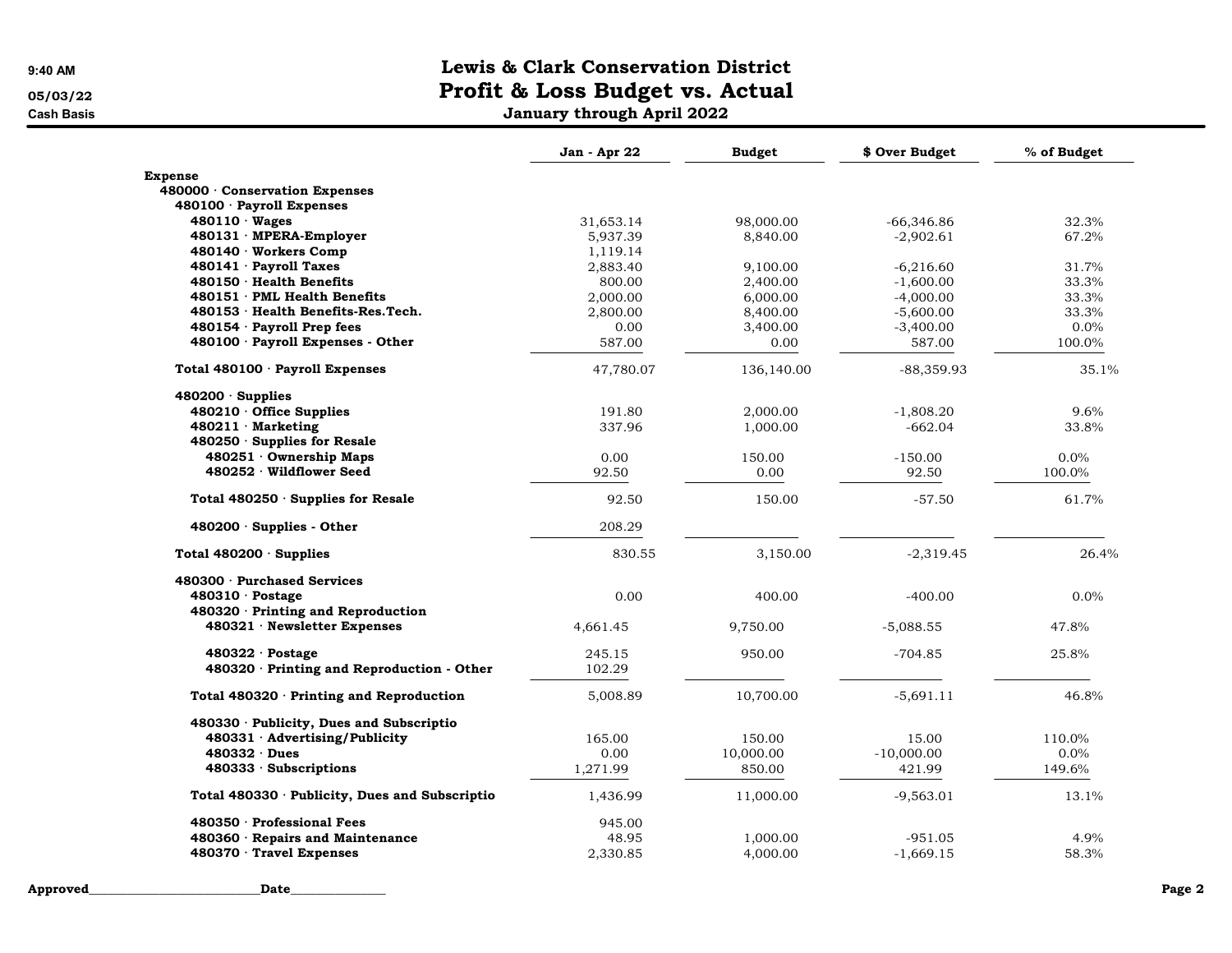Cash Basis January through April 2022

|                                                                                                                                                                                                       | Jan - Apr 22                             | <b>Budget</b>                          | \$ Over Budget                                     | % of Budget                      |
|-------------------------------------------------------------------------------------------------------------------------------------------------------------------------------------------------------|------------------------------------------|----------------------------------------|----------------------------------------------------|----------------------------------|
| 480380 · Education<br>480381 · Seminar Expenses<br>$480382 \cdot$ Training<br>480383 Camp Sponsorships                                                                                                | 0.00<br>$-9,324.46$<br>0.00              | 3,000.00<br>1,500.00<br>500.00         | $-3,000.00$<br>$-10,824.46$<br>$-500.00$           | $0.0\%$<br>$-621.6%$<br>$0.0\%$  |
| 480385 · Envirothon                                                                                                                                                                                   | 300.00                                   | 6,000.00                               | $-5,700.00$                                        | 5.0%                             |
| 480386 · Ag Ed<br>480380 · Education - Other                                                                                                                                                          | 0.00<br>129.78                           | 500.00                                 | $-500.00$                                          | $0.0\%$                          |
| Total 480380 · Education                                                                                                                                                                              | $-8,894.68$                              | 11,500.00                              | $-20,394.68$                                       | $-77.3%$                         |
| Total 480300 · Purchased Services                                                                                                                                                                     | 876.00                                   | 38,600.00                              | $-37,724.00$                                       | 2.3%                             |
| 480400 District Projects<br>480410 Meeting Expense<br>480411 · Board Meetings<br>$480412 \cdot \text{MACD}$<br>480413 Virtual Mtg. Account<br>$480414 \cdot Area 6$<br>480410 Meeting Expense - Other | 414.56<br>0.00<br>0.00<br>0.00<br>170.31 | 800.00<br>1,500.00<br>150.00<br>150.00 | $-385.44$<br>$-1,500.00$<br>$-150.00$<br>$-150.00$ | 51.8%<br>$0.0\%$<br>0.0%<br>0.0% |
| Total 480410 Meeting Expense                                                                                                                                                                          | 584.87                                   | 2,600.00                               | $-2,015.13$                                        | 22.5%                            |
| $480420 \cdot 310$ Expenses<br>480400 · District Projects - Other                                                                                                                                     | 14.76<br>$-496.53$                       | 400.00                                 | $-385.24$                                          | 3.7%                             |
| Total 480400 · District Projects                                                                                                                                                                      | 103.10                                   | 3,000.00                               | $-2,896.90$                                        | 3.4%                             |
| 480450 Miscellaneous<br>480460 · Bank Service Charges                                                                                                                                                 | 30.00<br>67.34                           |                                        |                                                    |                                  |
| 480500 Fixed Charges<br>480510 · Liability Insurance                                                                                                                                                  | 0.00                                     | 1,600.00                               | $-1,600.00$                                        | 0.0%                             |
| Total 480500 · Fixed Charges                                                                                                                                                                          | 0.00                                     | 1,600.00                               | $-1,600.00$                                        | 0.0%                             |
| 480700 Grants, Contributions, Donation<br>480730 Donations<br>480740 Watershed Support<br>480742 · SRWG<br>480740 Watershed Support - Other                                                           | 0.00<br>4,000.00                         | 4,000.00                               | $-4,000.00$                                        | 0.0%                             |
| Total 480740 Watershed Support                                                                                                                                                                        | 4,000.00                                 | 4,000.00                               | 0.00                                               | 100.0%                           |
| Total 480730 $\cdot$ Donations                                                                                                                                                                        | 4,000.00                                 | 4,000.00                               | 0.00                                               | 100.0%                           |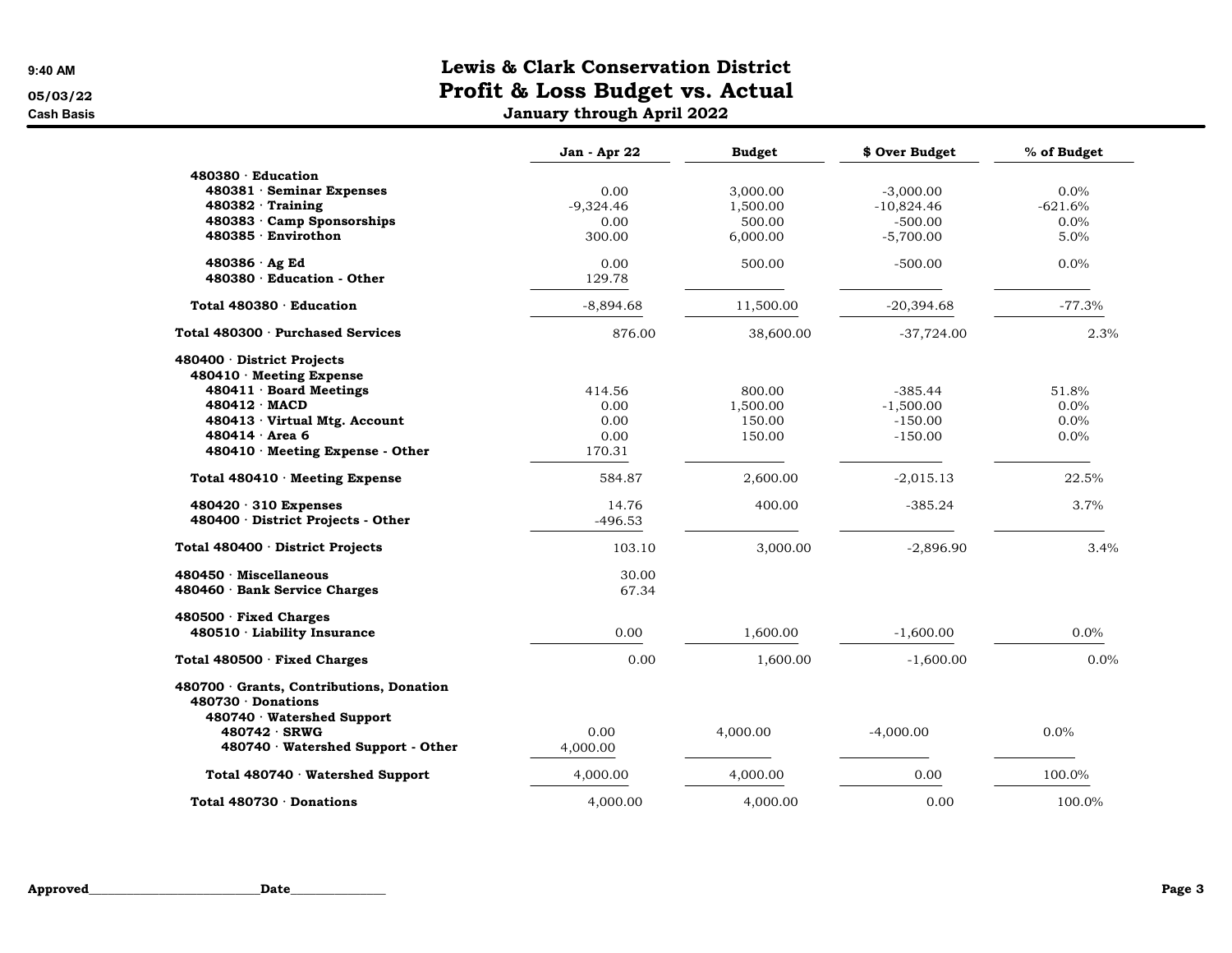Cash Basis January through April 2022

|                                                                                                                                                                                                                                     | Jan - Apr 22                            | <b>Budget</b>                              | \$ Over Budget                                       | % of Budget                  |
|-------------------------------------------------------------------------------------------------------------------------------------------------------------------------------------------------------------------------------------|-----------------------------------------|--------------------------------------------|------------------------------------------------------|------------------------------|
| $480770 \cdot$ State<br>480700 Grants, Contributions, Donation - Other                                                                                                                                                              | 10,805.27<br>250.00                     | 175,000.00                                 | $-164, 194.73$                                       | 6.2%                         |
| Total 480700 Grants, Contributions, Donation                                                                                                                                                                                        | 15,055.27                               | 179,000.00                                 | $-163,944.73$                                        | 8.4%                         |
| 480900 · Capital Outlay<br>480940 Machinery and Equipment                                                                                                                                                                           | $-245.57$                               | 800.00                                     | $-1,045.57$                                          | $-30.7%$                     |
| Total 480900 · Capital Outlay                                                                                                                                                                                                       | $-245.57$                               | 800.00                                     | $-1,045.57$                                          | $-30.7%$                     |
| Total 480000 · Conservation Expenses                                                                                                                                                                                                | 64,496.76                               | 362,290.00                                 | -297,793.24                                          | 17.8%                        |
| <b>Total Expense</b>                                                                                                                                                                                                                | 64,496.76                               | 362,290.00                                 | -297,793.24                                          | 17.8%                        |
| <b>Net Ordinary Income</b>                                                                                                                                                                                                          | $-9,821.23$                             | 200.00                                     | $-10,021.23$                                         | $-4,910.6%$                  |
| <b>Other Income/Expense</b><br><b>Other Income</b><br>371000 · Interest Income                                                                                                                                                      | 7.32                                    | 20.00                                      | $-12.68$                                             | 36.6%                        |
| <b>Total Other Income</b>                                                                                                                                                                                                           | 7.32                                    | 20.00                                      | $-12.68$                                             | 36.6%                        |
| <b>Other Expense</b><br>$480600 \cdot$ Other Expenses<br>480602 Water Test Cost Share<br>480603 · Practice Cost Share<br>$480606 \cdot$ Special Projects<br>480608 Montana Biological Weed Control<br>480600 Other Expenses - Other | 75.00<br>0.00<br>0.00<br>0.00<br>500.00 | 1,000.00<br>7,500.00<br>7.500.00<br>850.00 | $-925.00$<br>$-7,500.00$<br>$-7,500.00$<br>$-850.00$ | 7.5%<br>0.0%<br>0.0%<br>0.0% |
| Total 480600 Other Expenses                                                                                                                                                                                                         | 575.00                                  | 16,850.00                                  | $-16,275.00$                                         | 3.4%                         |
| <b>Total Other Expense</b>                                                                                                                                                                                                          | 575.00                                  | 16,850.00                                  | $-16,275.00$                                         | 3.4%                         |
| <b>Net Other Income</b>                                                                                                                                                                                                             | $-567.68$                               | $-16,830.00$                               | 16,262.32                                            | 3.4%                         |
| Net Income                                                                                                                                                                                                                          | $-10,388.91$                            | $-16,630.00$                               | 6,241.09                                             | 62.5%                        |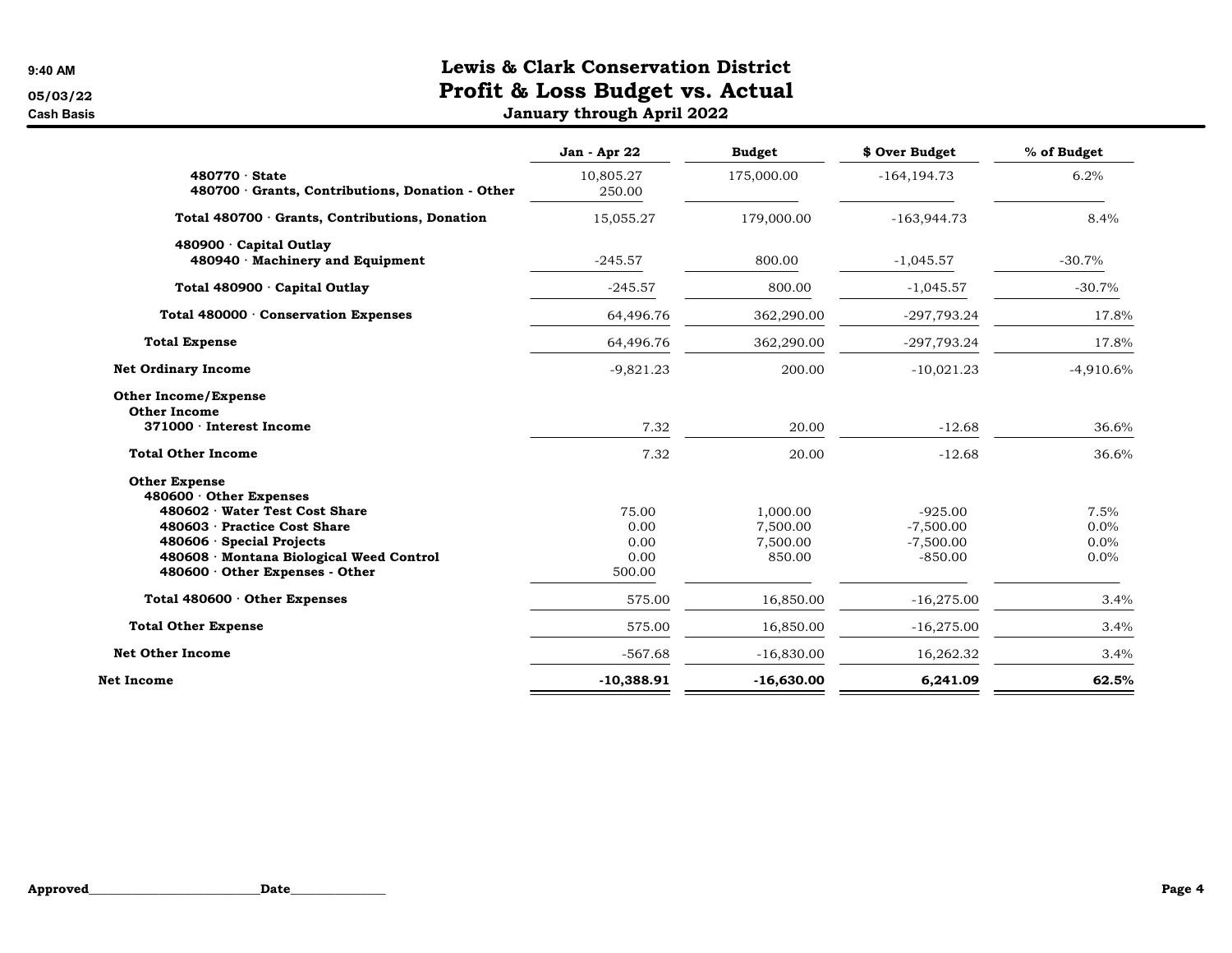# CONSERVATION DISTRICTS BUREAU

APRIL REPORT TO DISTRICTS





# PUBLIC MEETING NOTICE BEST PRACTICES

Pursuant to MCA 2-3-103, public notice of a meeting must be "*adequate*." But what exactly does adequate mean? The absolute minimum is 48 hours. Good practice is 72 hours or more. Also, consistency is key regarding time and location of notice. So, if notice has always been provided 72 hours prior to a meeting and this is what the community has come to expect, don't change it. In addition to being posted at the same time, it should be posted in the same location. This could be the newspaper, a website, and/or a building such as the post office. 

# PROCUREMENT 101 TRAINING FOR SUPERVISORS AND STAFF

During the next Roundtable discussion on May 18 at 10 AM, Hailey Graff, DNRC CD Specialist, will be hosting a Procurement 101 Training. This is a great opportunity to learn about solicitation methods, advertising requirements, tips and tricks for contracting, and a CD's legal obligations. Anyone who deals with CD finances or operations should attend.

# SMZ LAW & 310 LAW - JURISDICTIONAL OVERLAP EXPLAINED

In 1991, the Montana Legislature tasked the DNRC with implementing the Streamside Management Zone Law to ensure that commercial timber harvesting did not harm water quality or cause erosion and other impacts. A streamside management zone, or SMZ, is a buffer strip that provides necessary water quality and critical fish and wildlife protection.

Over the years there has been confusion as to whether or not a 310 permit is needed when the project site falls within a stream corridor that is also regulated under the SMZ Law. **The answer is that both laws can apply simultaneously.** The 310 law requires that a person undertaking an activity that will impact a perennial stream receive a permit from a local conservation district prior to engaging in the activity. The SMZ Law requires an owner/operator comply with the adopted regulations but does not involve a preemptive permit application process. For more information on the Streamside Management Zone Law, visit <http://dnrc.mt.gov/divisions/forestry/docs/assistance/practices/smz.pdf>

# CDB STRATEGIC PLANNING UPDATE

The CDB team was finally able to gather for an intensive and productive round of strategic planning. We included all of the comments, recommendations, and concerns we received from CDs, as well as our own thoughts to develop priorities, goals, and strategies. A few themes from the planning effort included strategies to empower CDs, trainings for Supervisors, updating our entire grant program, and strengthening beneficial partnerships. We'll be releasing a draft plan later this spring and can't wait to hear your thoughts.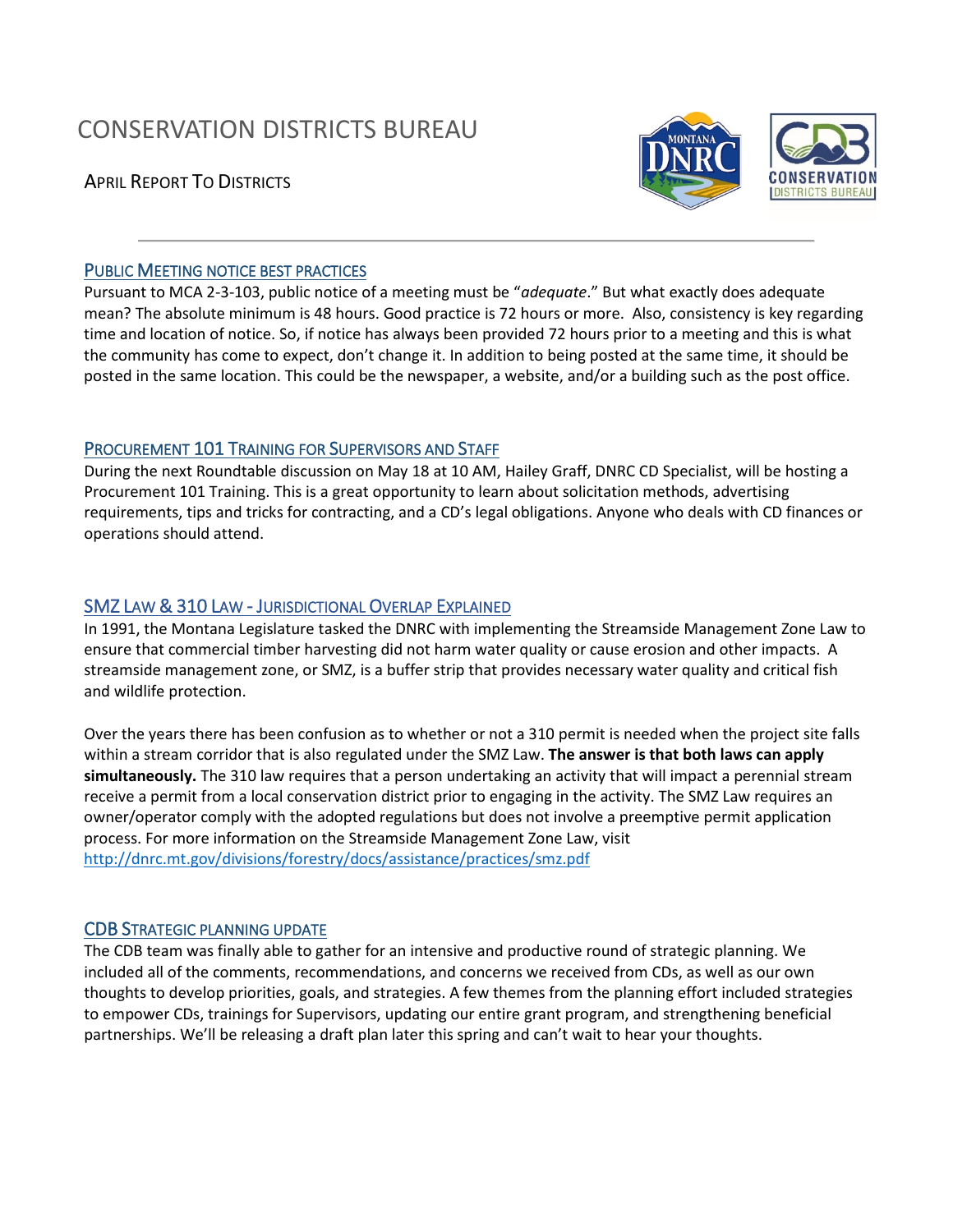# DISASTER MITIGATION FUNDING – INPUT NEEDED

We are currently exploring an opportunity to apply for disaster mitigation funding from FEMA. The funding would be applied to personnel expenses for a Leadership Committee, composed of CD staff and/or supervisors, to develop CD programs related to fire, flood, drought, and climate disaster mitigation. Over the course of three years, this Leadership Committee would research and develop programs for CDs then provide CDs across the state with everything they need to adopt the programs in their own communities. This might include professional development, supplies and materials, program guidelines, and technical support. If you're interested in being on the Leadership Committee, would like more information, or have any comments, please contact me.

# CALENDAR OF EVENTS, DEADLINES, TRAININGS, AND MORE

| 5/6       | RFP for district projects due                                              |
|-----------|----------------------------------------------------------------------------|
| $5/10-11$ | Resource Conservation Advisory Council meeting, Lewistown                  |
| 5/16      | Reclamation and Development and Renewable Resource Project Grants Deadline |
| 5/18      | Introduction to Submittable training, zoom                                 |
| 5/18      | Procurement training during the EO monthly roundtable, zoom                |
| 5/19      | 310 Training, Helena                                                       |
| $5/24-25$ | Environmental Quality Council meeting, Helena, live stream                 |
| 6/1       | Kickin' Grass Ranch Tour, Haughian Ranch, Kinsey, MT                       |
| $6/14-16$ | MACD Spring Board meeting events, Helena                                   |
|           | ❖ 6/14-Employee Organization Eat, Learn, and Grow event, Kleffner Ranch    |

- 6/15-Administrator financial training, DoubleTree
- 6/15-MACD BBQ, Ten Mile

As always, if you have any questions, concerns, program development ideas, or projects that you need assistance with, please reach out. If I can't help, I'll at least point you in the right direction.

—Stephanie



**Stephanie Criswell** Bureau Chief Conservation Districts Bureau **Phone**: 406-444-6669 **Mobile:** 406-558-9912 **Email**[: steph.criswell@mt.gov](mailto:steph.criswell@mt.gov)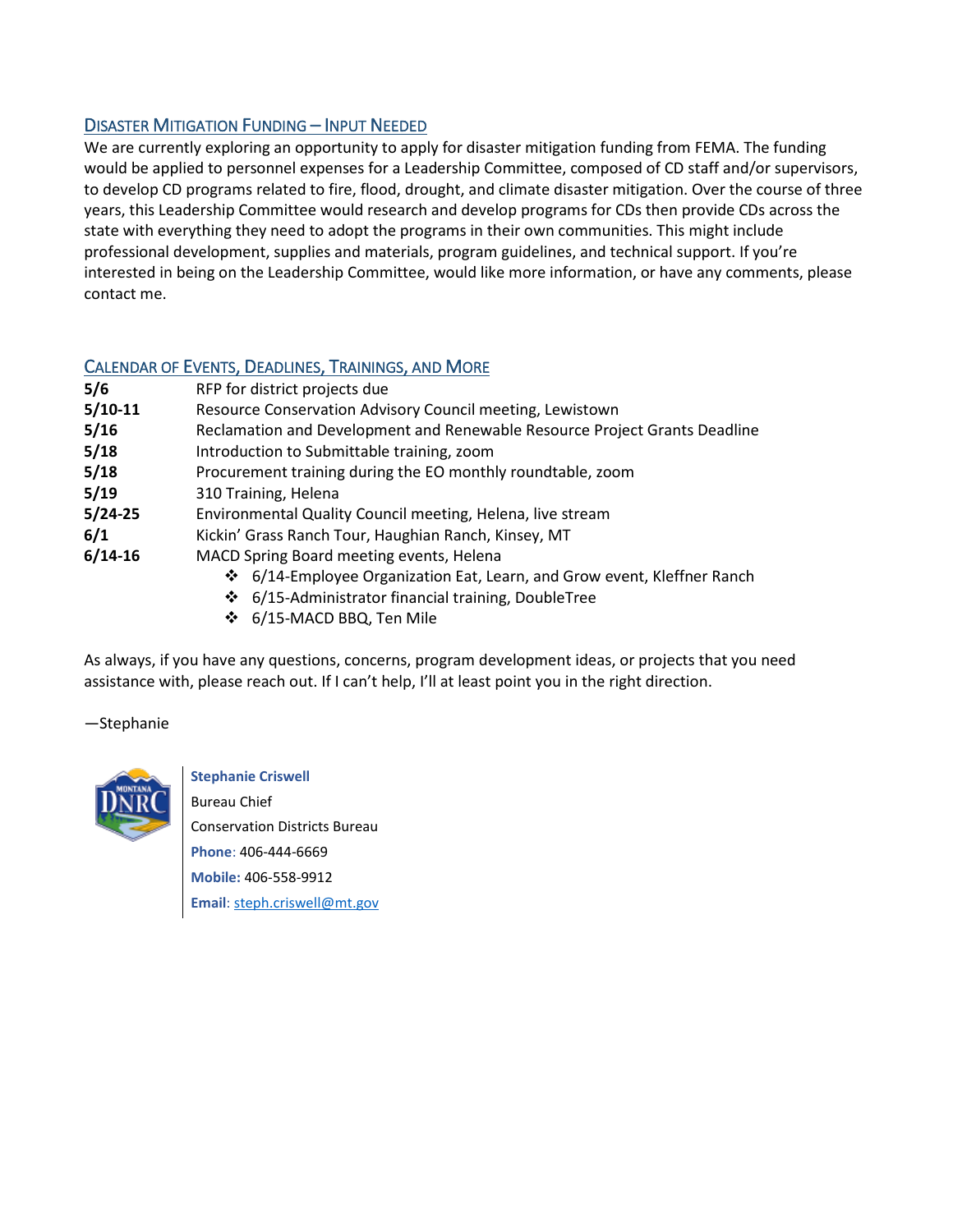Admin Report 2022 0512 Board meeting

# **District Stuff**-

Sponsor drive-the sponsors seem to be slowing down at this point, though we have gained a few new ones, including former DC, John George.

Social media-all CD staff are working on social media outreach. We're seeing some increased engagement on posts. The trash bingo campaign didn't fly well, similar to photo contests.

Stream permits-Applications are coming in at a fair pace, lots of concern about irrigation. The stream permit workshop is the  $19<sup>th</sup>$  and we have almost 30 people registered.

Beaver Creek Grant-looks like the preliminary work is starting on this project. Other-Lots of activity coming up in May. Connor helped out at the BSWC Technical Skills Training by training new members to use the Rolling Rivers Trailer. Ag Day was May 10<sup>th</sup> where he used the RRT. The Lincoln School RRT day is the 17<sup>th</sup>. We're still hoping that the Watershed Day at the EVMS will happen, but they've been having trouble getting parents to chaperone for the groups. Education Walks start in June. The BSWC site visit will happen in June on the 14<sup>th</sup>.

District Display-Need a final okay for the display(s).

Legislative Event-We have secured the Lewis and Clark Brewery for November 30th for the event. They're renting the space to us at no cost, which will show them as a sponsor for the CD. I'll invite current and prospective legislators. They'll have a food vendor by then, so we'll just do food through them.

Jackets have been ordered for those that wanted them, and shirts have been ordered as well. I haven't heard back from David about when they'll be done, but last time I talked to him, it was 3 weeks to a month, so probably the end of May.

# **Other Committees/Groups**

**CDOWG**—DNRC has contracted with an outside media company to get a statewide marketing plan started, as well as creating tiered plans for individual CDs. The committee will be working with the company to answer questions and give direction. In the meantime, a sub group of the committee is going to look at canned outreach for social media for CDs to use.

**MACD Education Committee-**The committee met on April 27<sup>th</sup> and made selections for the scholarships. It looks like the Ed committee will be transitioning to a work group, allowing for more membership (not just supervisors). They'll still report to MACD.

**Living on the Bank**-The website has been reorganized, but I'm still waiting on the committee member to get back to me with language changes to make it more readable.

# **Employee Organization**-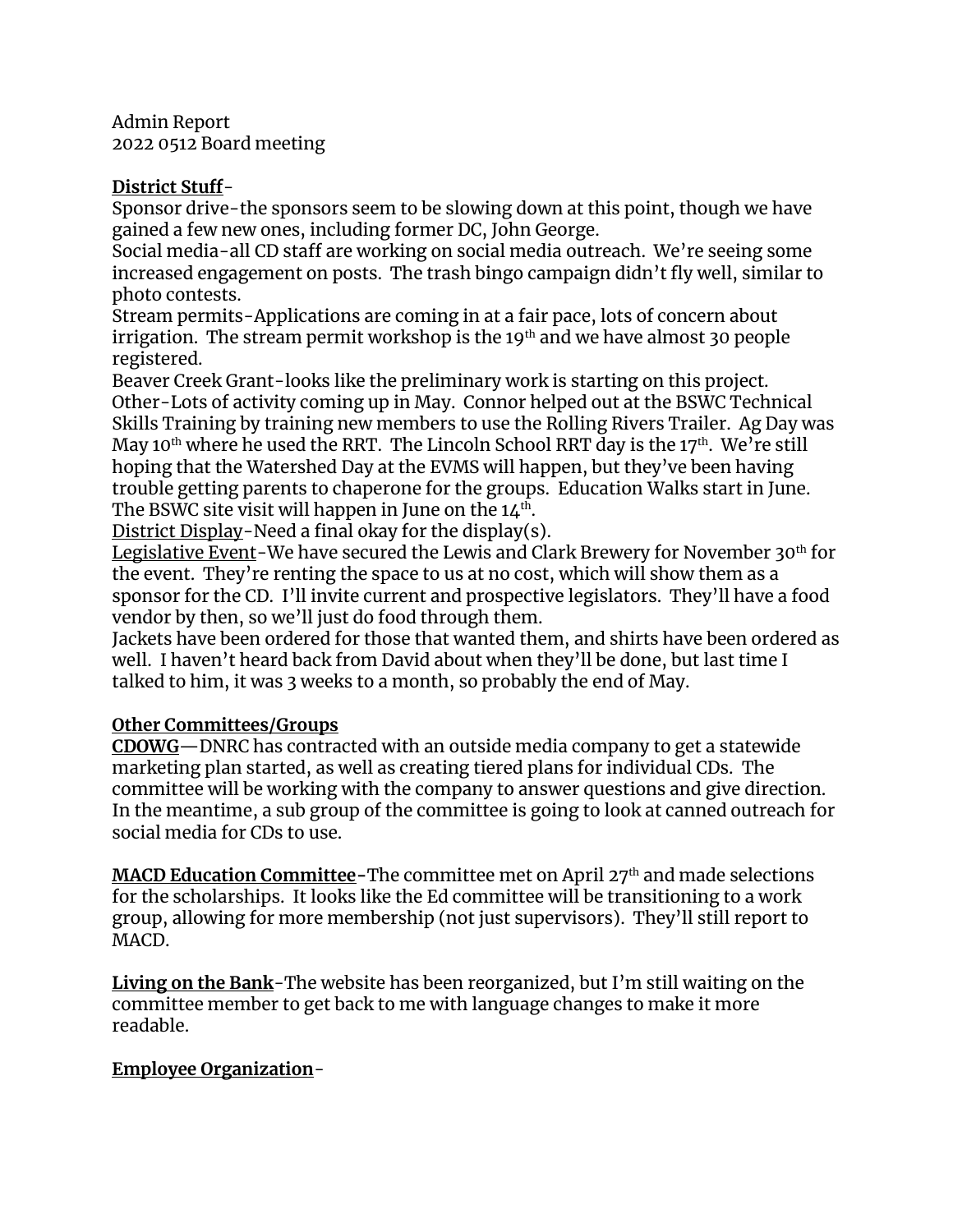We got the finalized grant for the EO. It will help boost EO capacity, get the Treasurer a dedicated laptop and provide funds for printing the handbooks and other new employee orientation materials, as well as assisting us with getting 501 status. QuickBooks training will happen on June 15<sup>th</sup> during the MACD Spring Board meeting. We're also working on getting people from PERS to come talk about that option for CDs, as well as a financial planner from the Farm Bureau to talk about general financial planning.

# **CD Roundtable**

The last one was held on April 20<sup>th</sup> and was a Q&A mainly, about the Permissive Mill Levy training that DNRC hosted in March. It was very well attended. The next one is May 18<sup>th</sup> and will be DNRC presenting about procurement rules for CDs.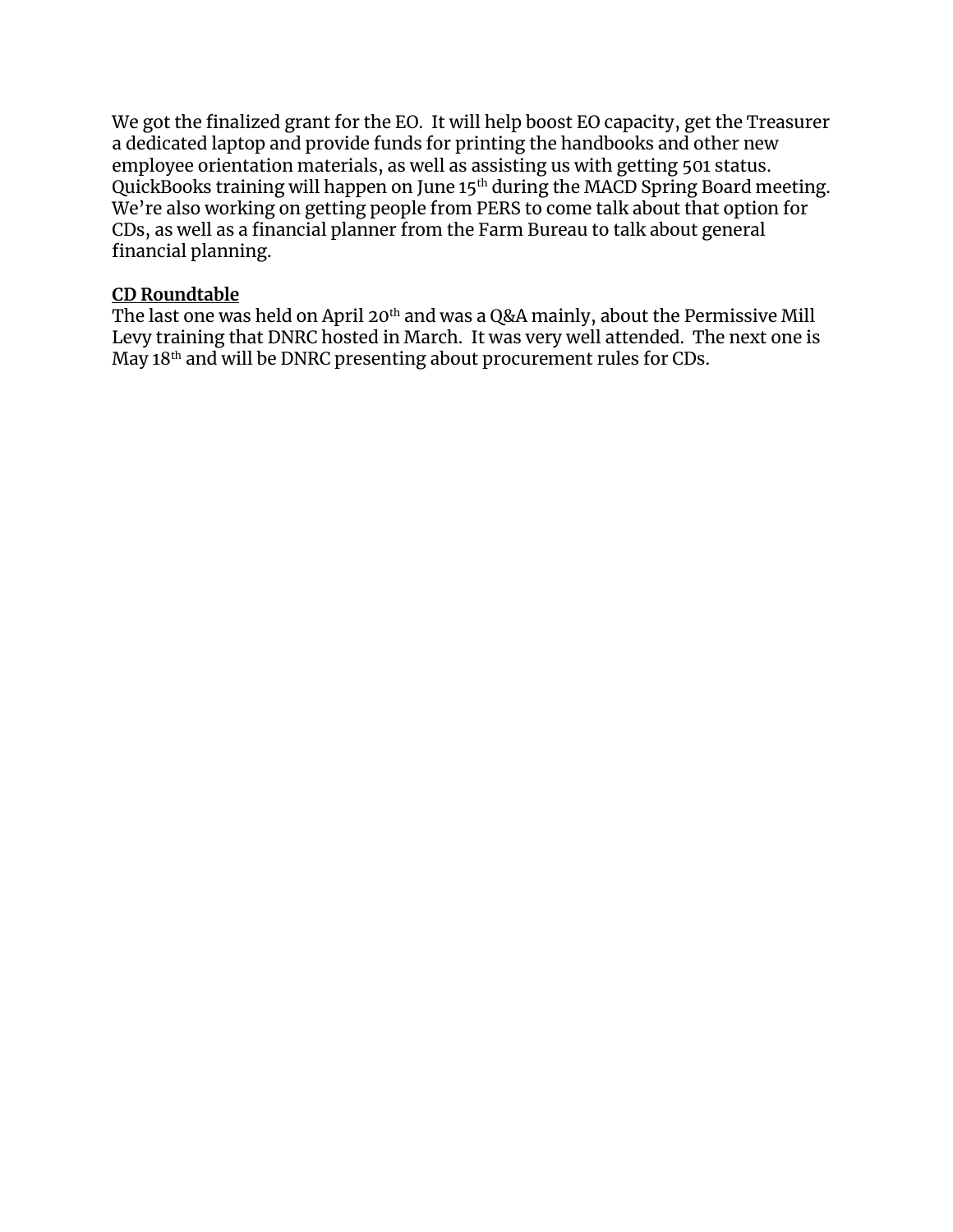# **Resource Technician Report – May 2022**

**Connor Mertz**

# **Projects/Programs**

- **Lake Helena willow lift project**
	- o Landowners have irrigation systems in place
	- o Seed mix delivered and broadcasted
	- o Cost-share program checks out, expense review w/ Chris
	- o Working on grant report

# • **Pollinator Initiative program**

- $\circ$  Seed pick-up days (4/6 & 4/28), spring pick-ups wrapping up
- o 63 participants to date
- o Selma Held Pollinator Garden project wrap-up and education day (4/30)
	- 25 participants
	- Working on grant report
- $\circ$  Area 6 CDs applying for more seed to continue program (GCD taking the lead)
- **Rain Barrel Workshop**
	- o Lewis & Clark Water Quality Protection District purchased hardware kits and materials
	- o Harrington Pepsi delivered barrels to Helena
	- o **Saturday, June 11th** @ L&C fairgrounds
		- 6 participants registered so far
- **Wetland Delineation training (ongoing coursework)**
- **SRWG WQ Monitoring training w/ Jessica (4/21)**

## **Education & Outreach**

- NRCS Forestry Management TIP tour (4/22)
- Selma Held Project wrap-up and pollinator education event (4/30)
- BSWC Rolling Rivers training (5/4)
- Helena CORE group (5/5)
- Ag Day w/ E. Helena School (RRT) (5/10)
- Summer Education Walk Series
	- o Registration site set-up, hosted by FWP

## **Stream permitting**

- Tenmile Creek landowner site visit (4/27)
- LC-10-22 inspection (5/5)
- LC-12-22 inspection (5/5)
- CP-03-22 inspection (5/5)

## **Lake Helena Watershed Group**

- LWHG Board Meeting (5/2)
- E/O Committee meeting (5/9)

## **Board Items:**

- Permission to pursue mini-education grant w/ MT Discovery Foundation
- Area 6 Pollinator Grant